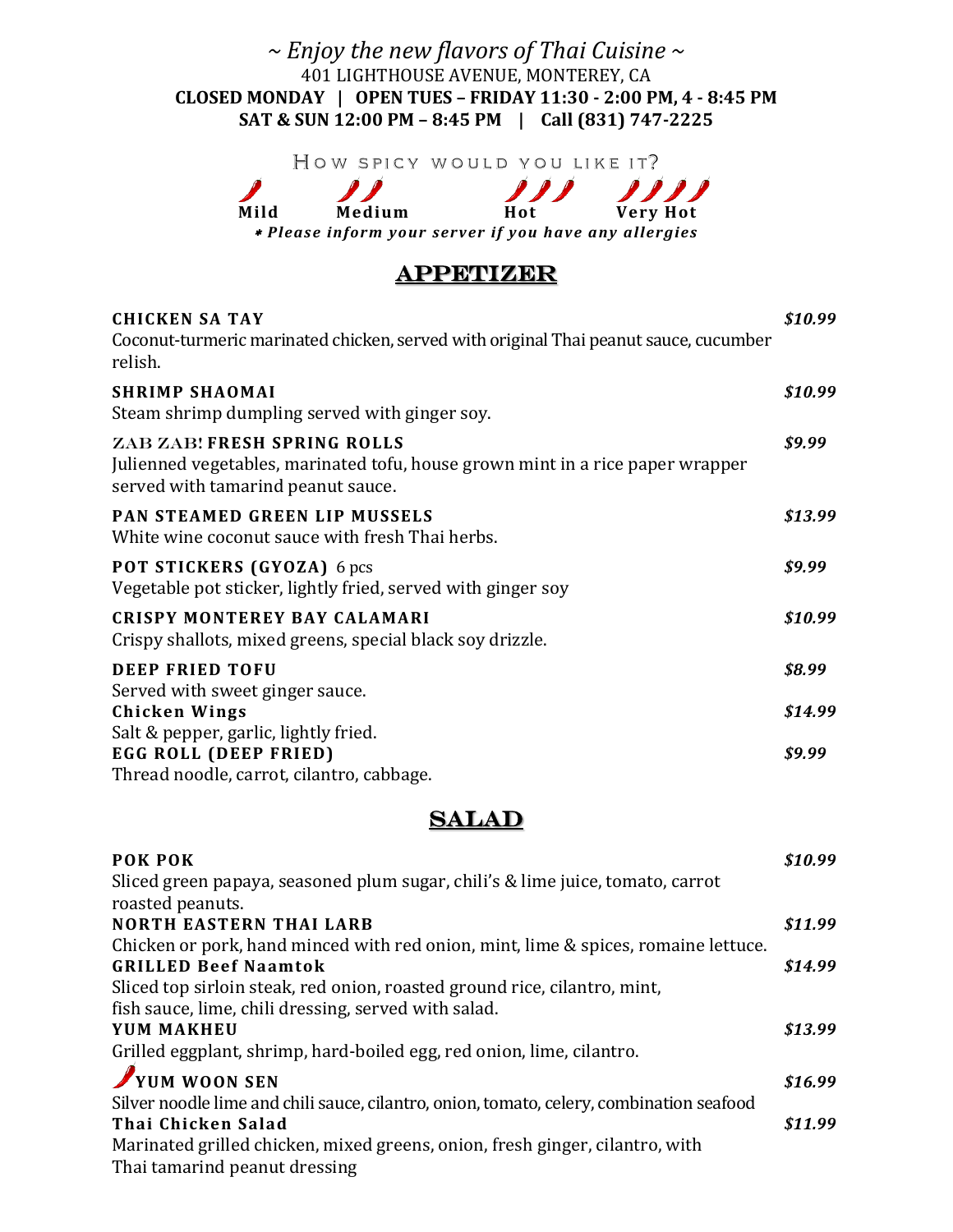# **SOUP**

|                                                                                                                                     | <b>BOWL</b> | <b>FIRE POT</b> |
|-------------------------------------------------------------------------------------------------------------------------------------|-------------|-----------------|
| <b>TOM KHA</b> Chicken or Tofu                                                                                                      | 10.99       | \$14.99         |
| Thai sweet and sour soup, coconut, lemongrass, kaffir lime leaves,<br>galangal, chili, lime juice. Add seafood \$8.95               |             |                 |
| TOM YUM Chicken or Tofu<br>Thai hot and sour broth, lemongrass, kaffir lime leaves, galangal,<br>chili, lime juice. Add seafood \$8 | \$9.99      | \$13.99         |
| <b>KANG JEAD</b> Tofu<br>Clear broth (non-spicy), bean thread noodle, bok choy, mushroom.                                           | \$9.99      | \$13.99         |

# **WOK**

*Your choice: Chicken* - *Pork* - *Tofu (Add beef or prawns \$4.99) All dishes served with rice.*

| <b>PAD KA PROW</b> (Thai comfort food)<br>Basil, chili, onion, green bean, red bell pepper, mushroom, brown garlic sauce.   | \$15.99 |
|-----------------------------------------------------------------------------------------------------------------------------|---------|
| PAD CASHEW<br>Sweet chili, onion, bell pepper, mushroom, cashew nut, roasted<br>dry pepper.                                 | \$16.99 |
| THAI SWEET AND SOUR<br>Sautéed pineapple, sweet onion, bell pepper, tomatoes, homemade citrus, sweet<br>and sour sauce.     | \$15.99 |
| <b>FRESH GINGER GARLIC SAUCE</b><br>Sautéed fresh ginger, mushroom, celery, sautéed garlic, scallion, rice wine.            | \$15.99 |
| <b>SEASONAL HOUSE VEGETABLE</b><br>Stir-fried seasonal vegetables, garlic sauce.                                            | \$15.99 |
| <b>PAD PRIK KHING</b> (Bangkok favorite)<br>Kafir lime leaves, green beans, carrot, special Thai chili sauce.               | \$15.99 |
| PAD PHED PLA<br>Crispy fish, red curry paste, kaffir lime leaf with crispy basil.                                           | \$17.99 |
| <b>PAD MAKHEUS</b><br>Stir-fried eggplant, basil, red bell pepper in black bean garlic sauce.                               | \$17.99 |
| <b>PRA RAM</b><br>Mix vegetables, sautéed, topped with peanut sauce.                                                        | \$16.99 |
| <b>Chicken Lemongrass</b><br>Sautéed red chili, paste lemongrass, kaffir lime leaf, onion, basil, carrot, bamboo, red bell. | \$16.99 |
| <b>Beef Broccoli</b><br>Sautéed broccoli, garlic, oyster sauce.                                                             | \$17.99 |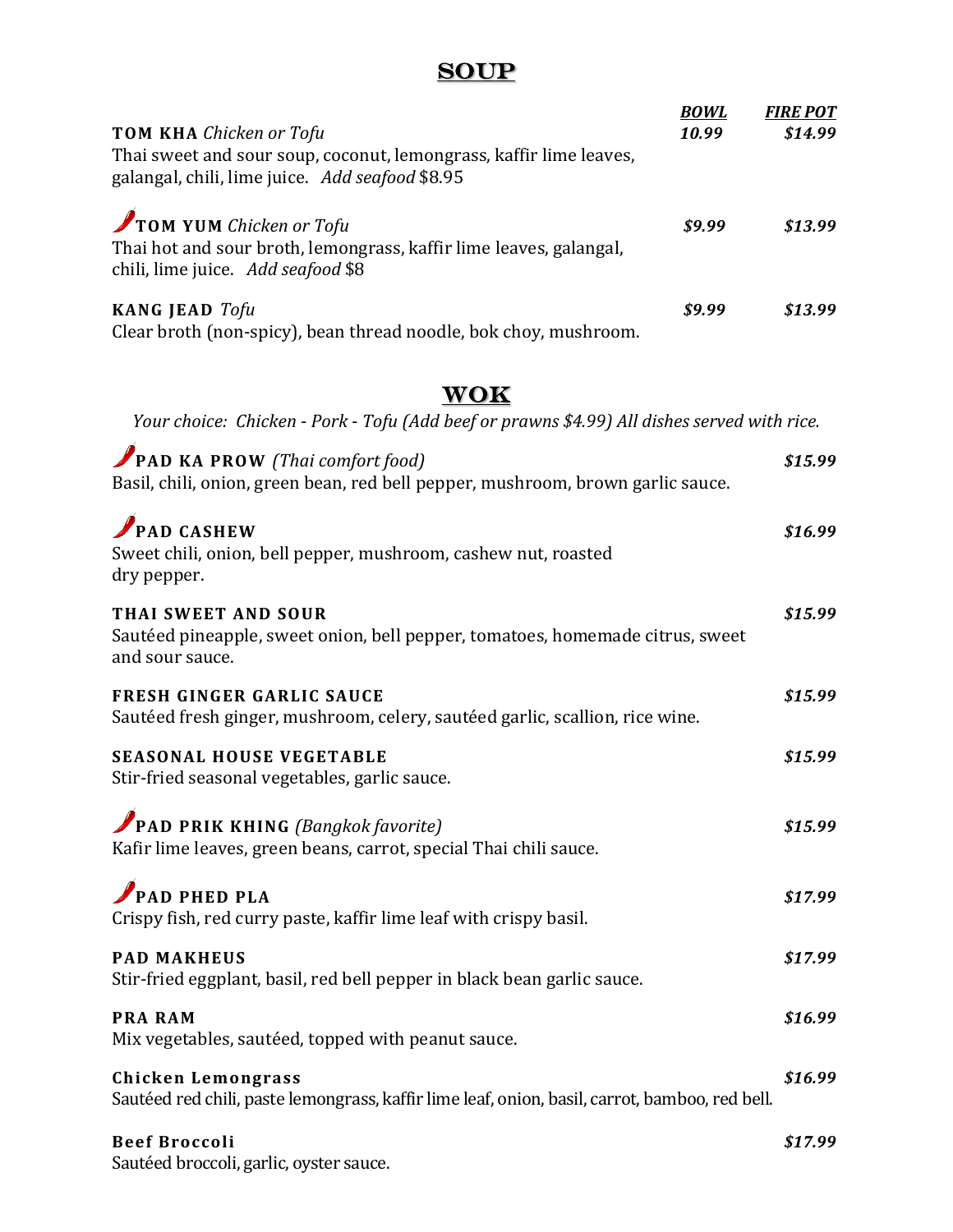| Π.<br>U<br>τ.<br>٠ |
|--------------------|
|--------------------|

| All dishes served with rice. (Add beef or shrimp \$4.99)                                                                                                  |         |
|-----------------------------------------------------------------------------------------------------------------------------------------------------------|---------|
| <b>MUSSAMAN BEEF</b> (Served with Roti)<br>Southern style, slow-braised beef shank, coconut, curry, potatoes, onion, peanut.                              | \$17.99 |
| <b>PANANG</b> Chicken, Pork, or Tofu<br>Thick coconut sauce, panang curry, bell pepper, basil.                                                            | \$15.99 |
| RED OR GREEN CURRY Chicken, Pork, or Tofu<br>Red chili paste or green chili paste, bamboo shoots, green beans, zucchini,<br>basil, bell pepper, eggplant. | \$15.99 |
| YELLOW CURRY Chicken, Pork, or Tofu<br>India yellow curry, coconut milk, potatoes, bell pepper, onion, carrot.                                            | \$15.99 |
| <b>PINEAPPLE CURRY</b> Chicken, Pork, or Tofu<br>Pineapple, bell pepper, carrot, basil, coconut milk simmered in red curry.                               | \$15.99 |
| <b>PUMPKIN CURRY</b> Chicken, Pork, or Tofu<br>Kabocha pumpkin in red curry sauce with basil.                                                             | \$15.99 |
| <b>DUCK CURRY</b><br>Red curry paste, pineapple and grape tomatoes, basil, bell pepper.                                                                   | \$19.99 |
| <b>MANGO COCO CURRY</b><br>Fresh mango, shrimp, bell pepper in coconut curry sauce.                                                                       | \$19.99 |
| <b>RICE</b><br>(Add beef or shrimp \$4.99)                                                                                                                |         |
| THAI FRIED RICE Chicken, Pork, or Tofu<br>Jasmine rice, green peas, carrots, egg, tomatoes, green onions.                                                 | \$14.99 |
| BASIL FRIED RICE Chicken, Pork, or Tofu<br>Jasmine rice, garlic onion, bell pepper, basil.                                                                | \$14.99 |
| PINEAPPLE FRIED RICE Chicken, Pork, or Tofu<br>Pineapple, egg, tomatoes, raisins, cashew nut, served in half a pineapple shell.                           | \$16.99 |
| GREEN CURRY FRIED RICE Chicken, Pork, or Tofu<br>Green curry paste, basil, bell peppers, string beans.                                                    | \$14.99 |
| <b>CURRY FRIED RICE</b> Chicken, Pork, or Tofu<br>India curry powder, onions, tomatoes, snow peas, carrots, eggs, cashew nuts.                            | \$14.99 |
| TOM YUM FRIED RICE (Signature Dish)<br>Tom yum favorite, chicken and shrimp sautéed, jasmine rice.                                                        | \$18.99 |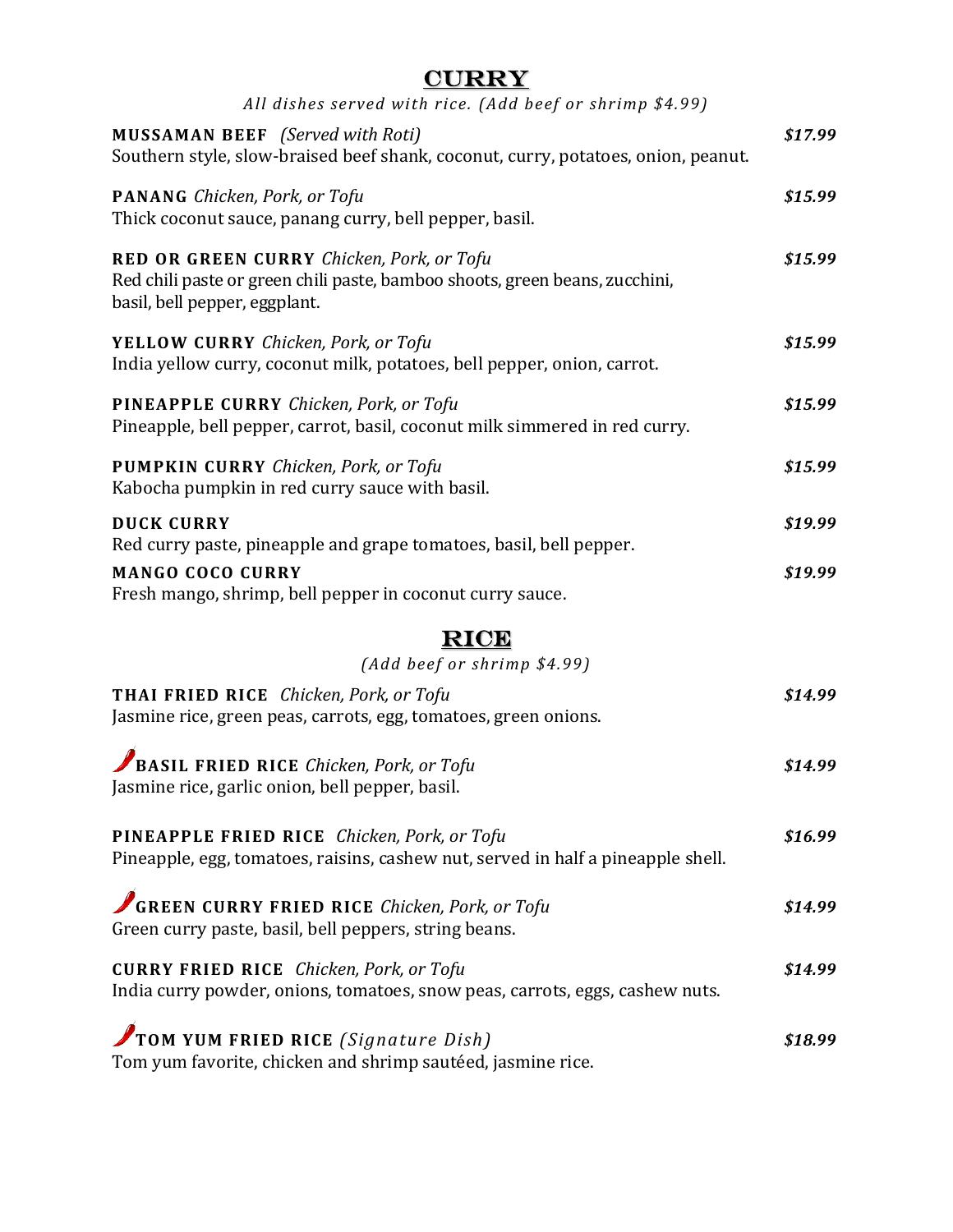### Noodles

| (Add beef or shrimp \$4.99)                                                                                                                                        |         |
|--------------------------------------------------------------------------------------------------------------------------------------------------------------------|---------|
| <b>PAD THAI</b> (Choice of Chicken, Pork, or Tofu)<br>Pan fried rice-noodle, egg, bean-sprout, crushed peanut.                                                     | \$14.99 |
| <b>PAD SEE EW (Choice of Chicken, Pork, or Tofu)</b><br>Stir-fried flat noodle, broccoli, egg, garlic, and black soy sauce.                                        | \$14.99 |
| PAD KHEE MAO (Choice of Chicken, Pork, or Tofu)<br>Stir-fried flat noodle, basil, bell pepper, onion, chili, garlic.                                               | \$14.99 |
| <b>PAD WOON SEN</b> (Choice of Chicken or Tofu)<br>Silver noodle, egg, celery, tomatoes, garlic, bok choi, green onion, mushrooms,<br>and bean sprout              | \$15.99 |
| Kai-Khou (Stir fry flat noodle)<br>Choice of chicken or tofu, garlic, onion, eggs, bean sprout, and light soy.<br>Served with romaine topped with crushed peanuts  | \$14.99 |
| THAI SUKI YAKI<br>Wok fried silver noodle, egg, calamari, chicken, prawns, bok choi, celery,<br>onion with spicy bean cake.                                        | \$17.99 |
| THAI STYLE PAN-FRIED EGG NOODLE<br>Pan-fried egg noodle, homemade BBQ pork bok choi with chopped green onion<br>and bean sprout.                                   | \$14.99 |
| <b>KUNG OP WUN SEN</b><br>Prawns (with shell) baked in a clay pot with bacon, ginger, cilantro, black pepper, celery,<br>sesame oil, bean thread, and green onion. | \$16.99 |
| CHOW MEIN (choice of chicken, pork, or tofu)<br>Stir fried onion, carrot, celery, beansprout, broccoli                                                             | \$14.99 |
| <b>NOODLE SOUP</b>                                                                                                                                                 |         |
| <b>CHICKEN OR PORK OR BEEF NOODLE SOUP</b><br>Rice noodle, with chicken or pork, bean sprouts in clear soup.                                                       | \$12.99 |
| <b>GUAY TIEW MOO DANG</b><br>Egg noodle with roasted pork, vegetables, in clear broth.                                                                             | \$12.99 |
| GUAY TIEW TOM YUM Chicken or Pork<br>Rice noodle, hot and sour broth, ground peanuts, beansprout, green onion, cilantro.                                           | \$12.99 |
| <b>KAO SOI</b><br>Chicken and shrimp, northern Thai mild yellow curry egg noodle soup, green onion,<br>crispy shallot, and eggs.                                   | \$17.99 |
| <b>SHRIMP WONTON OR EGG NOODLE SOUP</b><br>Shrimp wonton in clear broth vegetables.                                                                                | \$15.99 |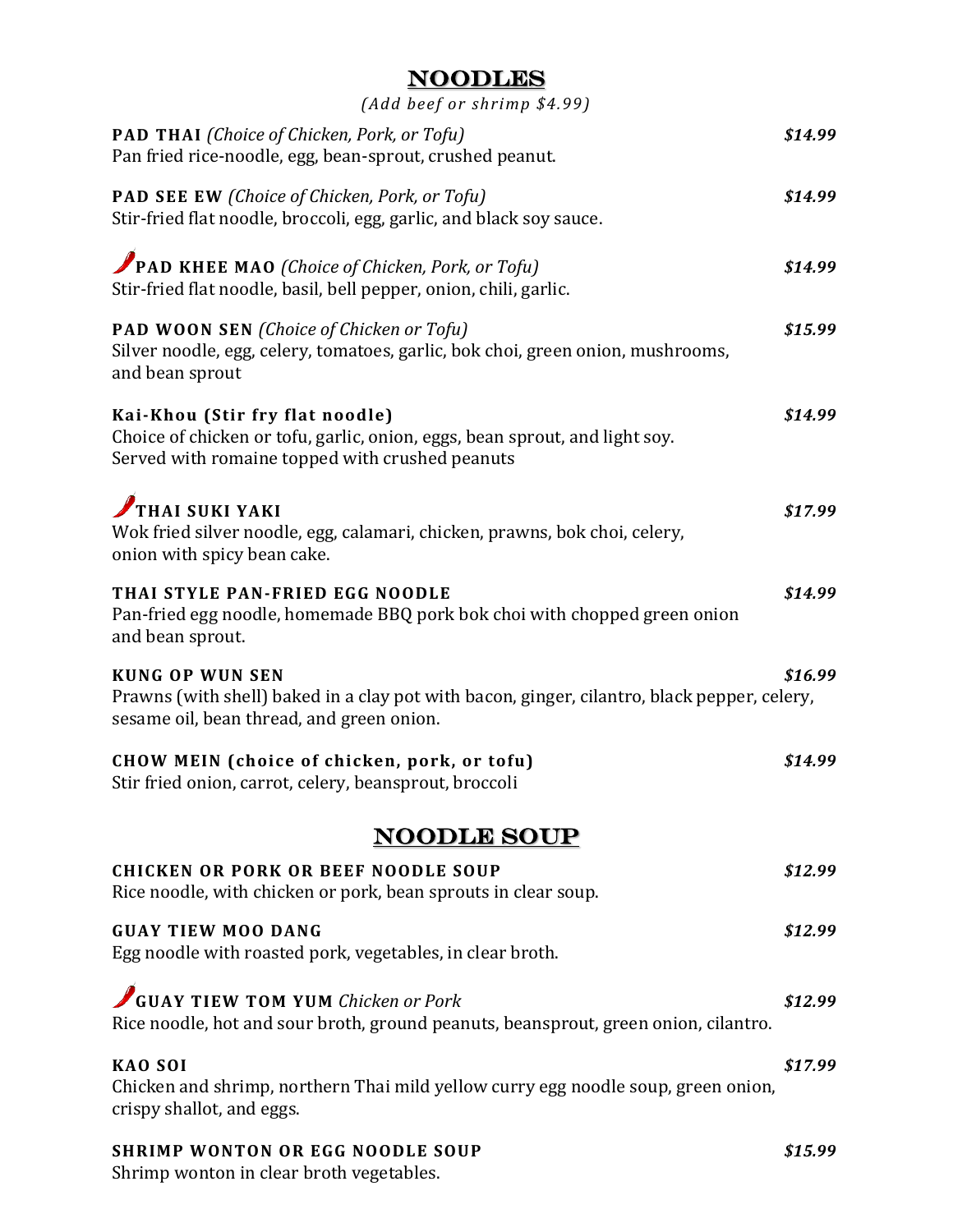## Entrees from the land

*All dishes served with rice.*

| <b>KAI YANG</b><br>BBQ half chicken boneless marinated in lemongrass, Thai herbs, served with spicy sweet<br>and sour sauce and tamarind dipping sauce. | \$18.99 |
|---------------------------------------------------------------------------------------------------------------------------------------------------------|---------|
| <b>ISARN STEAK</b><br>Grilled premium New York steak, served with tamarind dipping sauce, green onion,<br>and cucumber.                                 | \$20.99 |
| <b>YOW WA RACH PORK RIBS</b><br>Slow braised cubed spare ribs with the secret five spices.<br>Served with veggies in a clay pot.                        | \$18.99 |
| <b>BANGKOK DUCK</b><br>De-boned slice of maple farm duck served with citrus tamarind sauce, onion, carrot,<br>with crispy basil                         | \$19.99 |
| <b>HERB GRILLED PORK</b><br>Served with steamed vegetables, tamarind dipping sauce and jasmine rice.                                                    | \$18.99 |
| <b>DUCK KAPOW MEE GROB</b><br>De-boned sliced duck, sautéed with basil sauce, topped with crispy egg noodle.                                            | \$20.99 |

### Entrees from the ocean

*All dishes served with rice.*

| GULF OF SIAM<br>Combination sautéed seafood with fresh Thai chili, onion, garlic, kachai, kaffir,<br>lime leaf.                              | \$20.99 |
|----------------------------------------------------------------------------------------------------------------------------------------------|---------|
| <b>CHU-CHI SALMON</b><br>Red curry, chu-chi, coconut sauce, topped with julienned kaffir lime leaf.                                          | \$18.99 |
| <b>CUMIN PRAWNS</b><br>Sautéed prawns with cumin puree sauce, egg, onion, red bell pepper,<br>celery, green onion.                           | \$19.99 |
| <b>TRIO FISH</b><br>Topped fish-of-the-day made crispy and topped with diced red bell pepper,<br>onion in tangy tamarind, sweet chili sauce. | \$18.99 |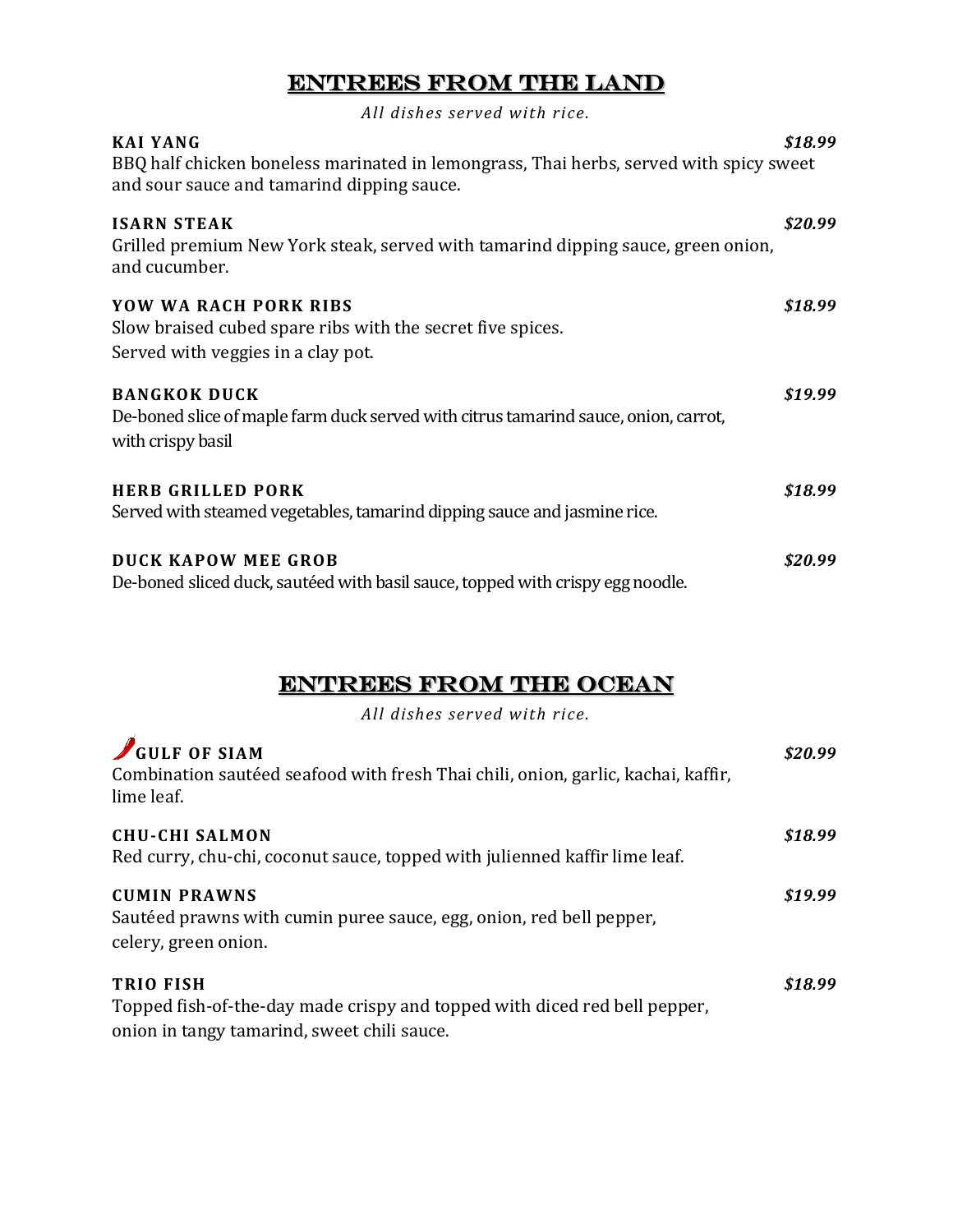### **DESSERTS**

| <b>COCONUT ICE CREAM</b>                                 | \$5.99 |
|----------------------------------------------------------|--------|
| STICKY RICE WITH MANGO (SEASONAL)                        | \$9.99 |
| STICKY RICE WITH ICE CREAM                               | \$8.99 |
| FRIED BANANA WITH ICE CREAM                              | \$8.99 |
| <b>MOCHI ICE CREAM (STRAWBERRY, RED BEAN, GREEN TEA)</b> | \$7.99 |

# **BEVERAGES**

| <b>REGICED TEA (refill)</b>                               | \$3.99 |
|-----------------------------------------------------------|--------|
| THAI ICED TEA, THAI ICE COFFEE (Add boba 1.00)            | \$4.99 |
| COKE, DIET COKE, DR. PEPPER, SPRITE, GINGER ALE, LEMONADE | \$3.99 |
| HOT TEA, GINGER TEA, GREEN TEA, JASMINE TEA               | \$3.99 |
| <b>COCONUT JUICE</b>                                      | \$4.99 |
| <b>RAMONE (JAPANESE SODA)</b>                             | \$4.99 |

# **BEER**

| <b>BLUE MOON</b>         |                     |               | \$5.99 |
|--------------------------|---------------------|---------------|--------|
| <b>CORONA</b>            |                     |               | \$5.99 |
| <b>HEINEKEN</b>          |                     |               | \$5.99 |
| SINGHA (Thai beer)       |                     |               | \$6.99 |
| SIERRA NEVADA (pale ale) |                     |               | \$5.99 |
| <b>SAKE</b> (warm)       | <b>Small \$7.99</b> | Large $$8.99$ |        |
| <b>SINGHA BEER</b>       |                     | Large \$12.99 |        |

### WINE MENU

#### *RED*

| GL    | BTL  |
|-------|------|
|       | \$43 |
| \$13  | \$45 |
| \$13  | \$45 |
| \$11  | \$39 |
| WHITE |      |
| GL    | BTL  |
| \$13  | \$45 |
| \$15  | \$54 |
| \$13  | \$45 |
| \$10  | \$36 |
|       | \$12 |

*18% gratitude party of 6 or more. Corkage fee, \$15.*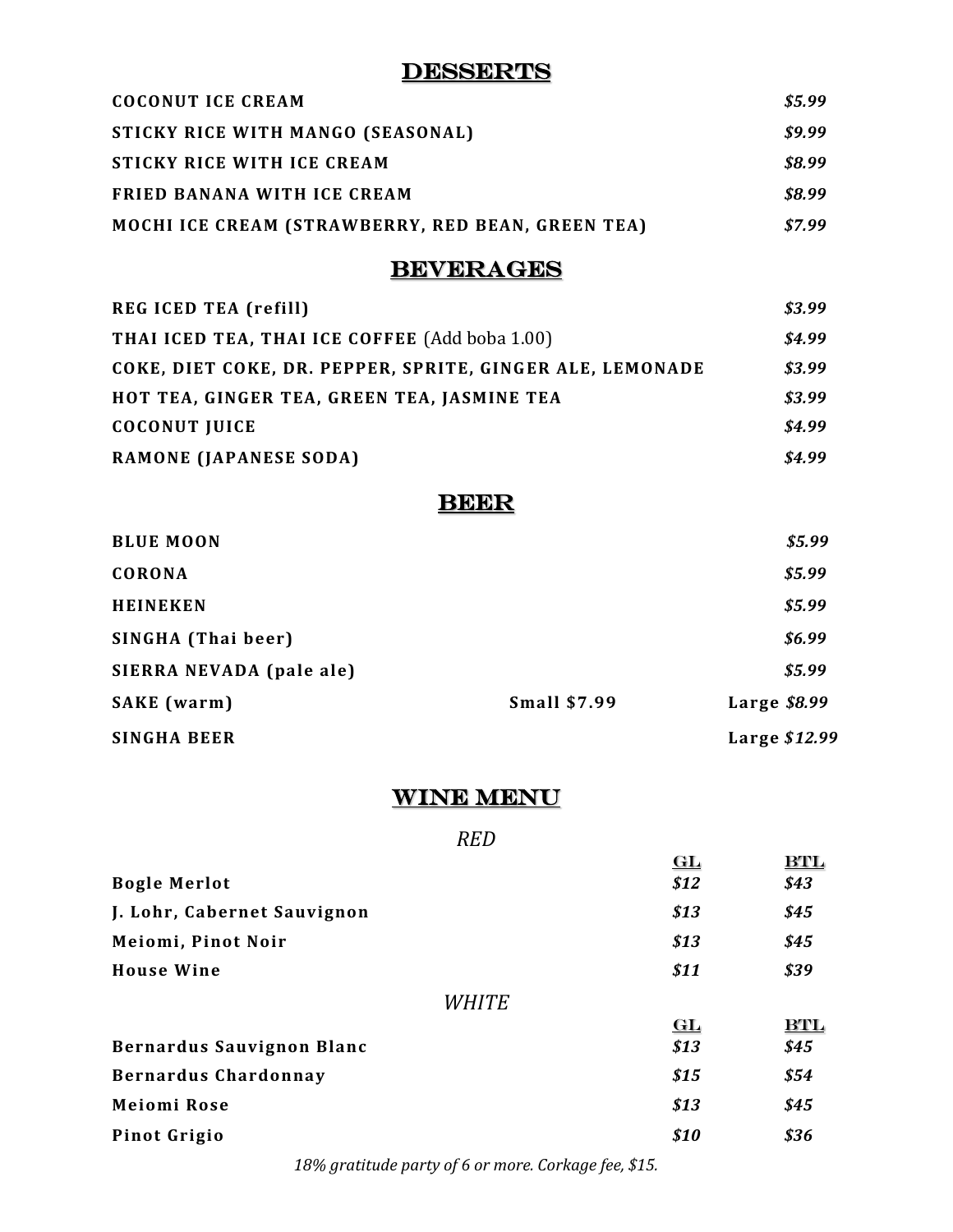

*~ Enjoy the new flavors of Thai Cuisine ~* 401 LIGHTHOUSE AVENUE, MONTEREY, CA **Lunch** 11:30am – 2:00pm **Tuesday to Friday | Call (831) 747-2225**

### Lunch box specials

Comes with Jasmine rice, Tom Kha tofu soup, and spring mix valley salad with Thai tamarind peanut dressing. *(Substitute: Sticky rice \$1.99, brown rice \$1.99, Prawns \$3.99)*

#### **2 ITEMS \$14.99 3 ITEMS \$18.99**

Choose from the following items:

- **1. GRILLED SALMON PANANG CURRY**
- **2. VEGETARIAN GYOZA**
- **3. EGG ROLL**
- **4. ZAB ZAB FRESH SPRING ROLL**
- **5. GREEN CURRY** *Chicken or Tofu*
- **6. RED CURRY** *Chicken or Tofu*
- **7. CRISPY TOFU**
- **8. YELLOW CURRY** *Chicken or Tofu*
- **9. PAPAYA SALAD**
- **10. PAD PRIK KHING** *Chicken or Tofu*
- **11. LEMONGRASS GRILLED CHICKEN**
- **12. HERB GRILLED PORK**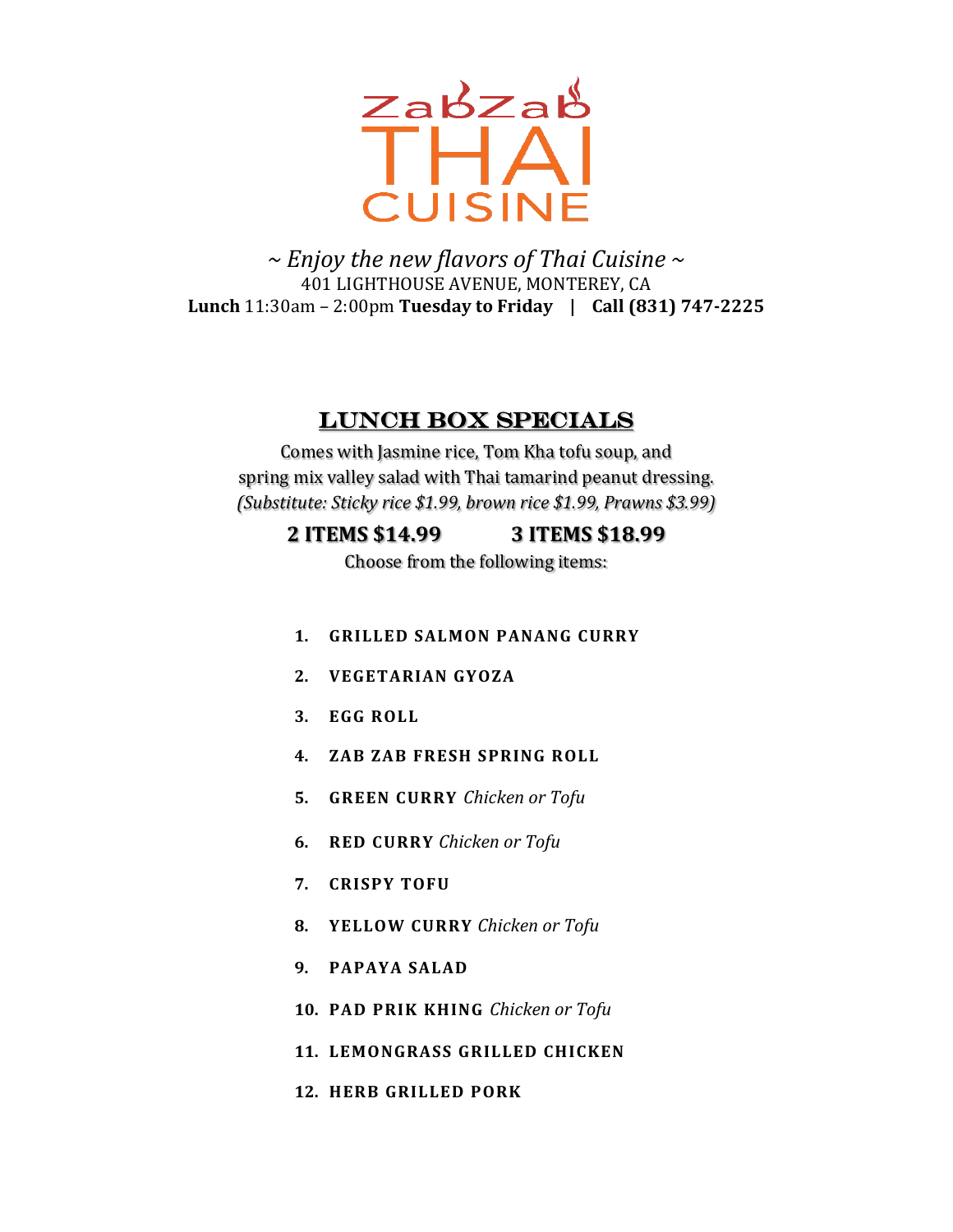# Zab zab lunch NOODLE specials **\$13.99**

*(Choice of Chicken, Pork, or Tofu. Add Beef or Shrimp \$3.99) Noodle specials come with Tom Kha soup.*

## **PAD THAI**

Pan fried rice-noodle, egg, bean-sprout, crushed peanut.

#### **PAD SEE EW**

Stir-fried flat noodle, broccoli, egg, garlic, and black soy sauce.

#### **PAD KHEE MAO**

Stir-fried flat noodle, basil, bell pepper, onion, chili, garlic.

#### **THAI STYLE PAN-FRIED EGG NOODLE**

Pan-fried egg noodle, homemade BBQ pork bok choi with chopped green onion and bean spout.

# lunch noodle soups **\$11.99**

#### **CHICKEN OR PORK NOODLE SOUP**

Rice noodle, with chicken or pork, bean sprouts in clear soup.

#### **PHO KIM**

Rice noodle, rare beef, clear broth, bean sprouts.

#### **GUAY TIEW MOO DANG**

Egg noodle with roasted pork, vegetables, in clear broth.

#### **GUAY TIEW TOM YUM** *Chicken or Pork*

Flat noodle, hot and sour broth, ground peanuts, beansprout, green onion, cilantro.

HOW SPICY WOULD YOU LIKE IT?



*Please inform your server if you have any allergies .*